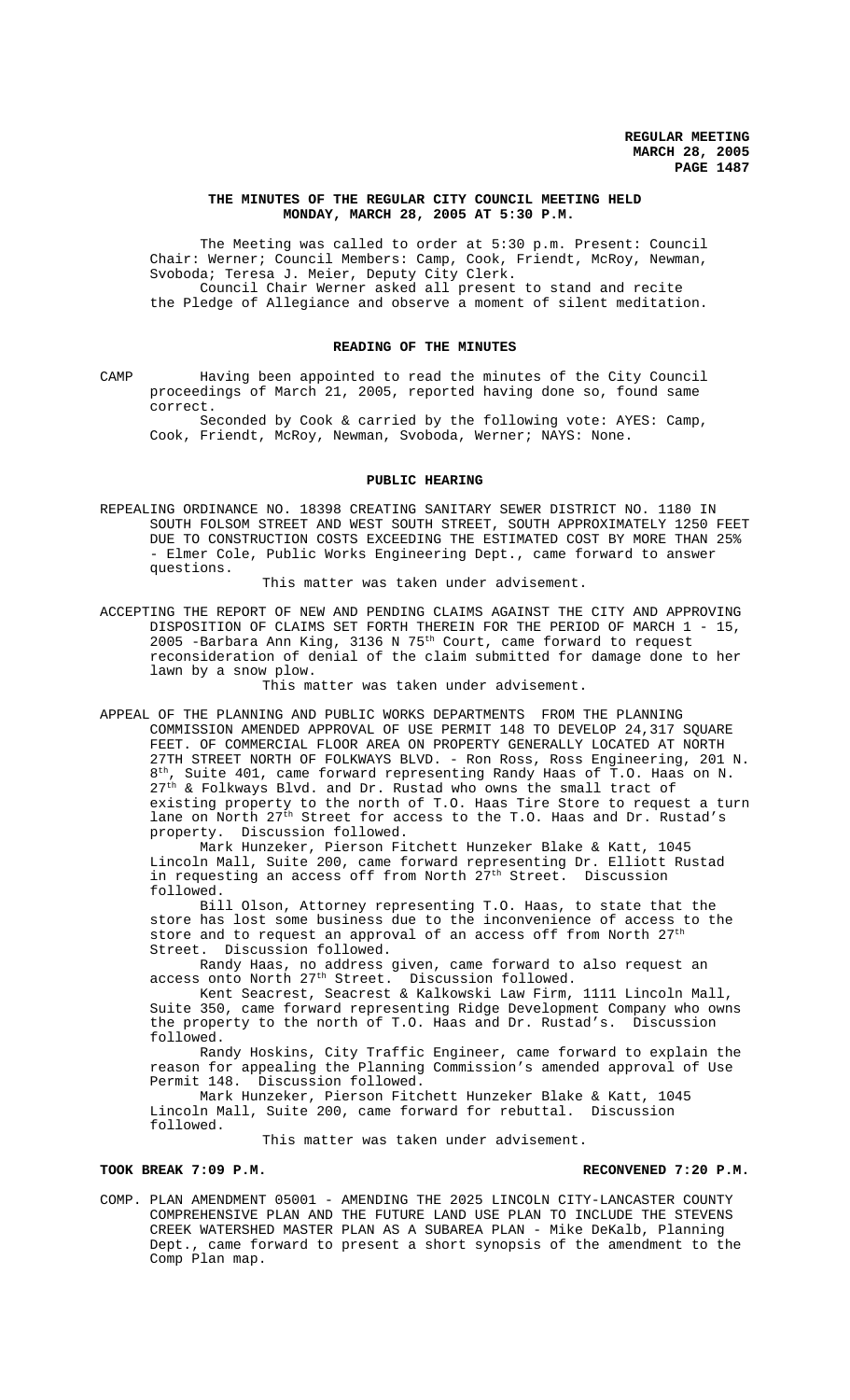Glenn Johnson, Lower Platte Natural Resource District, came forward to talk briefly about joint NRD/City projects. Vicky Luther, Heartland Center for Leadership Development, came forward to explain their role in this process was to design, manage and help facilitate the participation of the public in the creation of this master plan. Pat O'Neill, CDM, project manager for the consultant team, came forward to discuss the major goals and objectives of the study. Nicole Fleck-Tooze, Public Works Dept., came forward to describe the site specific best management practices. Richard Sutton, 1326 N. 38<sup>th</sup> Street, came forward in support. Danny Walker, 427 E St., came forward in opposition. Marilyn McNabb, 1701 W. Rose, came forward in support. Barbara Bauer, 1225 S. A Street, came forward in opposition. Marleen Rickertsen, 9259 Pioneer Court, came forward in support, but requested that an amendment be adopted to preserve the historic Stevens Creek Stock Farm, virgin prairie or any other portion of the historic farm and that the approximate location of the future trail remain on the edges of the historic Stevens Creek farm and the notation on the map be changed from opportunity area to historic area. Jo Gutgsell, 2105 B Street, came forward in a neutral position representing Preservation Association of Lincoln and is in favor of an amendment to prevent the virgin prairie to be crossed or negatively impacted by a trunk sewer line. Dick Esseks, 7011 Colby Street, came forward in support. Mike Eckert, 3316 Willow Wood Cr., came forward in a neutral position. He stated he was a member of the Steven's Creek Advisory Committee. Discussion followed. Russell Miller, 341 S. 57<sup>th</sup> St., came forward in support. Peter Katt, Pierson Fitchett Hunzeker Blake & Katt, 1045 Lincoln Mall, Suite 200, came forward as a local land use attorney in a neutral position with proposed amendments. Discussion followed. Mary Roseberry Brown, President of Wilderness Park, came forward in support. Mark Hunzeker, Pierson Fitchett Hunzeker Blake & Katt, 1045 Lincoln Mall, Suite 200, came forward representing the Lincoln Realtor Association in favor of storm water control but against imposing excessive costs. Discussion followed. Foster Collins, 2100 Calvert Street, came forward in support. Pat O'Neill, CDM, came forward for rebuttal. Glen Johnson, NRD, came forward for rebuttal. Nicole Fleck-Tooze, Public Works & Utilities Dept., came forward for rebuttal. Discussion followed. This matter was taken under advisement. **\*\* END OF PUBLIC HEARING \*\* MISCELLANEOUS BUSINESS** Mary Rauner, 1820 Surfside Dr., came forward representing BC's to relate the decline of revenue due to the smoking ban. This matter was taken under advisement.

John McManus, owner of Heidelberg's, to state he has had to layoff employees due to the decline in revenue because of the smoking ban. This matter was taken under advisement.

Jan Karst, 1403 B Street, came forward to report that business is down in the bars since the smoking ban. This matter was taken under advisement.

Eric Parde, 1824 M Street, #215, came forward as an employee of a local bar to relate that tips are down due to the smoking ban. This matter was taken under advisement.

Kara Kugler, 210 S. 18<sup>th</sup> Street, came forward as the bartender of the Panic to report business is down more than it ever has been in 17 years due to the smoking ban.

This matter was taken under advisement.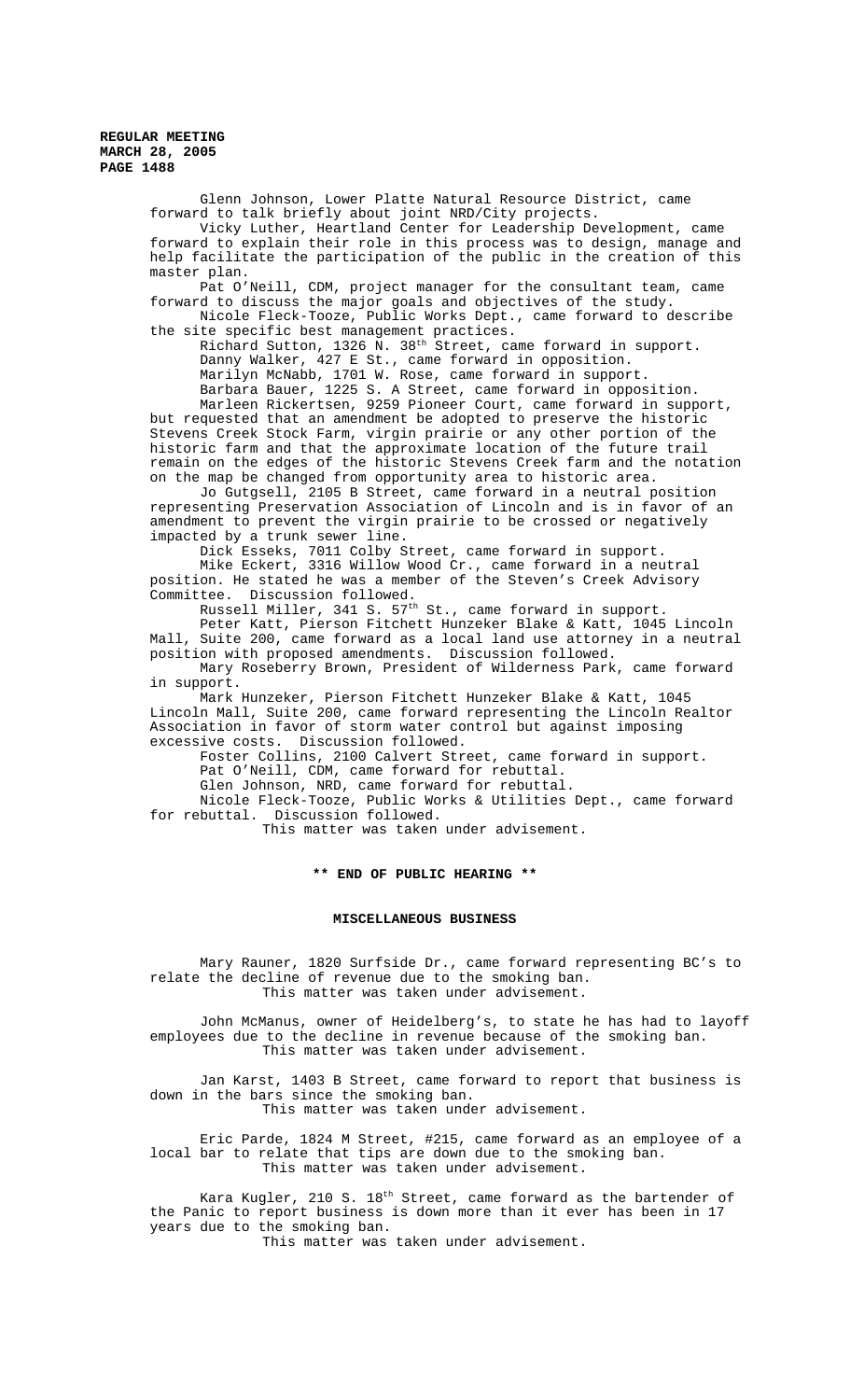Erin Stone, 1919 Prospect, came forward to request the smoking ban go to 40-60% and to state Keno funds are being lost which helps fund the Parks & Recreation programs.

This matter was taken under advisement.

Stephanie Maser, 2543 B Street, came forward asking that the smoking ban be repealed.

This matter was taken under advisement.

Roger Yant, 5640 Hunts Drive, came forward as a business owner to request the smoking ban ordinance be amended. This matter was taken under advisement.

Katie Kohls, 2535 R Street, came forward as a part-time waitress at Critters to state she is losing hours due to the smoking ban. This matter was taken under advisement.

Carol Price, 545 D Street, owner of West A Pub stated her business has declined 35-40% since the smoking ban. This matter was taken under advisement.

Linda Mueller, 3921 Village Court, came forward as an employee of Critters to request a change of 40-60 to the smoking ban, This matter was taken under advisement.

Mike Morosin, 2055 S St., came forward to recite some historic information.

This matter was taken under advisement.

Danny Walker, 427 E St., came forward to request the open mike be more than twice a month.

This matter was taken under advisement.

# **COUNCIL ACTION**

# **LIQUOR RESOLUTIONS - NONE**

# **ORDINANCES - 2ND READING**

REPEALING ORDINANCE NO. 18398 CREATING SANITARY SEWER DISTRICT NO. 1180 IN SOUTH FOLSOM STREET AND WEST SOUTH STREET, SOUTH APPROXIMATELY 1250 FEET DUE TO CONSTRUCTION COSTS EXCEEDING THE ESTIMATED COST BY MORE THAN 25% - CLERK read an ordinance, introduced by Jon Camp, an ordinance repealing Ordinance No. 18398 which created Sanitary Sewer District No. 1180, which Sanitary Sewer district included all that portion of South Folsom from West South Street, south approximately 125 feet  $=/-$ ; Lot 210, 211, 153 and 155 Irregular Tract all in the Southeast Quarter of Section 34, Township 10, Range 6 east of the Sixth Principle Meridian, in the City of Lincoln, Lancaster County, Nebraska describing the benefitted property and providing for the payment of the cost thereof, the second time.

## **RESOLUTIONS**

AMENDING RESOLUTION A-77032 TO EXTEND THE TIME TO CONSENT TO THE CONDITIONS OF APPROVAL OF SPECIAL PERMIT NO. 1577 IN ORDER TO ALLOW THE NEW OWNER OF THE PROPERTY TO USE THE PREMISES AS A HISTORIC STRUCTURE ON PROPERTY GENERALLY LOCATED AT THE SOUTHEAST CORNER OF 10TH AND H STREETS - CLERK read the following resolution, introduced by Jon Camp, who moved its adoption:<br>A-83255 WHE

WHEREAS, Resolution No. A-77032 adopted by the City Council on August 16, 1995, accepted and approved an application designated as Special Permit No. 1577 to authorize the preservation and reuse of a historic structure on property located at the southeast corner of 10th and H Streets and legally described as:

Lot 6, Block 147, Original Plat of Lincoln, Lancaster County, Nebraska; and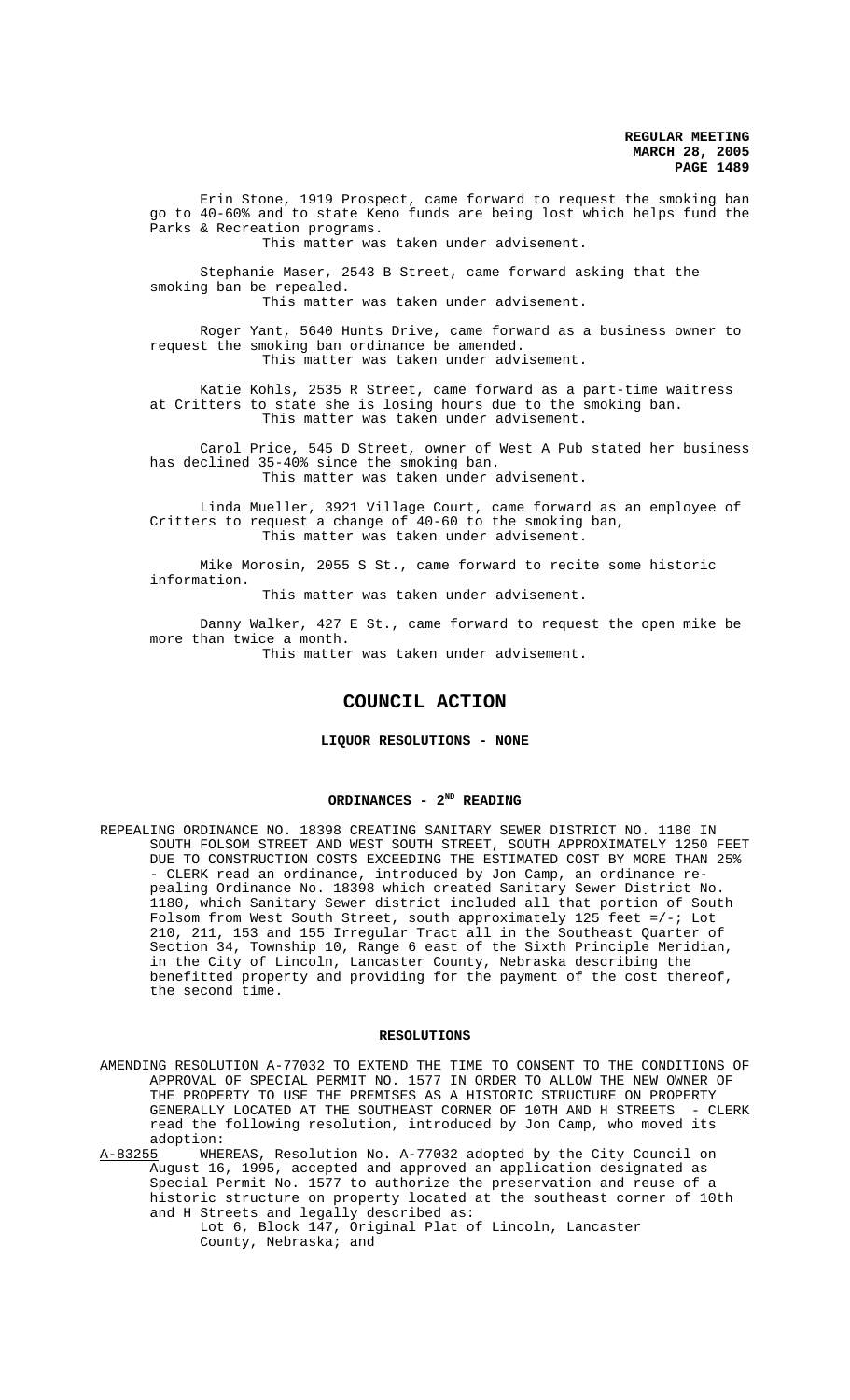> WHEREAS, condition 8 of the conditions of approval provided that the Permittee shall sign and return the City's letter of acceptance to the City Clerk within 30 days following approval of the Special Permit, provided however, said 30-day period may be extended up to six months by administrative amendment; and

WHEREAS, the Permittee Carlos Monzon failed to timely return the City's letter of acceptance to the City Clerk; and

WHEREAS, James R. Hutchinson and Paula B. Hutchinson as successors in interest to Carlos Monzon desire to develop and use said historic structure as office space in accordance with the conditions of approval of Special Permit No. 1577 provided the time in which to file the letter of acceptance is waived; and

WHEREAS, the City Council is willing to allow such development and use of said historic structure to continue.

NOW, THEREFORE, BE IT RESOLVED by the City Council of the City of Lincoln, Nebraska:

That condition 8 on page 3 beginning on line 7 be amended by deleting the words "within 30 days following approval of the special permit, provided, however said 30-day period may be extended up to six months by administrative amendment" and inserting in lieu there of the following words: before development and use of said historic structure as office space under this special permit may commence.

Introduced by Jon Camp Seconded by Cook & carried by the following vote: AYES: Camp, Cook, Friendt, McRoy, Newman, Svoboda, Werner; NAYS: None.

ACCEPTING THE REPORT OF NEW AND PENDING CLAIMS AGAINST THE CITY AND APPROVING DISPOSITION OF CLAIMS SET FORTH THEREIN FOR THE PERIOD OF MARCH 1 - 15, 2005 - PRIOR to reading:

FRIENDT Moved to amend Bill No. 05R-63 by deleting the claim of Barbara A. King from the denied column and moving it to the allowed column.

Seconded by Svoboda & carried by the following vote: AYES: Camp, Cook, Friendt, McRoy; NAYS: Newman, Svoboda, Werner.

CLERK Read the following resolution, introduced by Jon Camp, who moved its adoption:<br><u>A-83256</u> E IT RE:

E IT RESOLVED by the City Council of the City of Lincoln, Nebraska:

That the claims listed in the attached report, marked as Exhibit "A", dated March 16, 2005, of various new and pending tort claims filed against the City of Lincoln with the Office of the City Attorney or the Office of the City Clerk, as well as claims which have been disposed of, are hereby received as required by <u>Neb. Rev. Stat.</u> § 13-905 (Reissue are hereby received as required by Neb. Rev. 1997). The dispositions of claims by the Office of the City Attorney, as shown by the attached report, are hereby approved:<br> $\frac{1}{2}$ DENIED ALLOWED OR SETTLED

| ◡∸∸∼                            |                   |                               | AUUVNUD OR DUIITUU |
|---------------------------------|-------------------|-------------------------------|--------------------|
| Jeff Fisher & Amy Fisher        | 225.00<br>Ŝ.      | Homes by Hart                 | \$3,328.78         |
| Richard Paulsen                 | NAS*              | Andrea Helmkamp               | 11,000.00          |
| Derek Bair                      | NAS*              | Tanja Gilbertson              | 35.00              |
| Jay DeGraw                      | 64.20             | James Chase                   | 543.55             |
| James Mahoney & Melissa Mahoney | NAS*              | Bette Linville, Herb Linville |                    |
| Steven Haase & Sherry Haase     | 474.92            | Robert Bartek                 | 1,681.17           |
| Barbara A (Thieszen) King       | <del>124.75</del> | Jennifer Miller               | 1,010.00           |
| Karen Senkbile                  | 100.00            | Lora Nelson                   | 535.60             |
| Ralph S. Ervin                  | 364.39            | Mercy Services                | 277.18             |
| American Family Insurance Group |                   | Frederic C. Lyford            | 412.58             |
| (Claim No. 00-071-389387-0527)  | 5,342.38          | Barbara A. (Thieszen) King    | 124.75             |
| Brian Kastl & Darlene Kastl     | NAS*              |                               |                    |
| Brook Seacrest                  | 400.00            |                               |                    |
| *No Amount Specified            |                   |                               |                    |
|                                 |                   |                               |                    |

The City Attorney is hereby directed to mail to the various claimants listed herein a copy of this resolution which shows the final disposition of their claim.

Introduced by Jon Camp Seconded by Svoboda & carried by the following vote: AYES: Camp, Cook, Friendt, McRoy, Newman, Svoboda, Werner; NAYS: None.

APPEAL OF THE PLANNING AND PUBLIC WORKS DEPARTMENTS FROM THE PLANNING COMMISSION AMENDED APPROVAL OF USE PERMIT 148 TO DEVELOP 24,317 SQUARE FEET. OF COMMERCIAL FLOOR AREA ON PROPERTY GENERALLY LOCATED AT NORTH 27TH STREET NORTH OF FOLKWAYS BLVD. - PRIOR to reading:

COOK Moved to accept a Substitute Resolution for denial.

Seconded by Svoboda & carried by the following vote: AYES: Camp, Cook, Friendt, McRoy, Newman, Svoboda, Werner; NAYS: None.

CLERK Read the following resolution, introduced by Jon Camp, who moved its adoption:<br><u>A-83257</u> WHEREAS,

WHEREAS, Elliott Rustad and Randy Haas have submitted an application in accordance with Section 27.31.100 of the Lincoln Municipal Code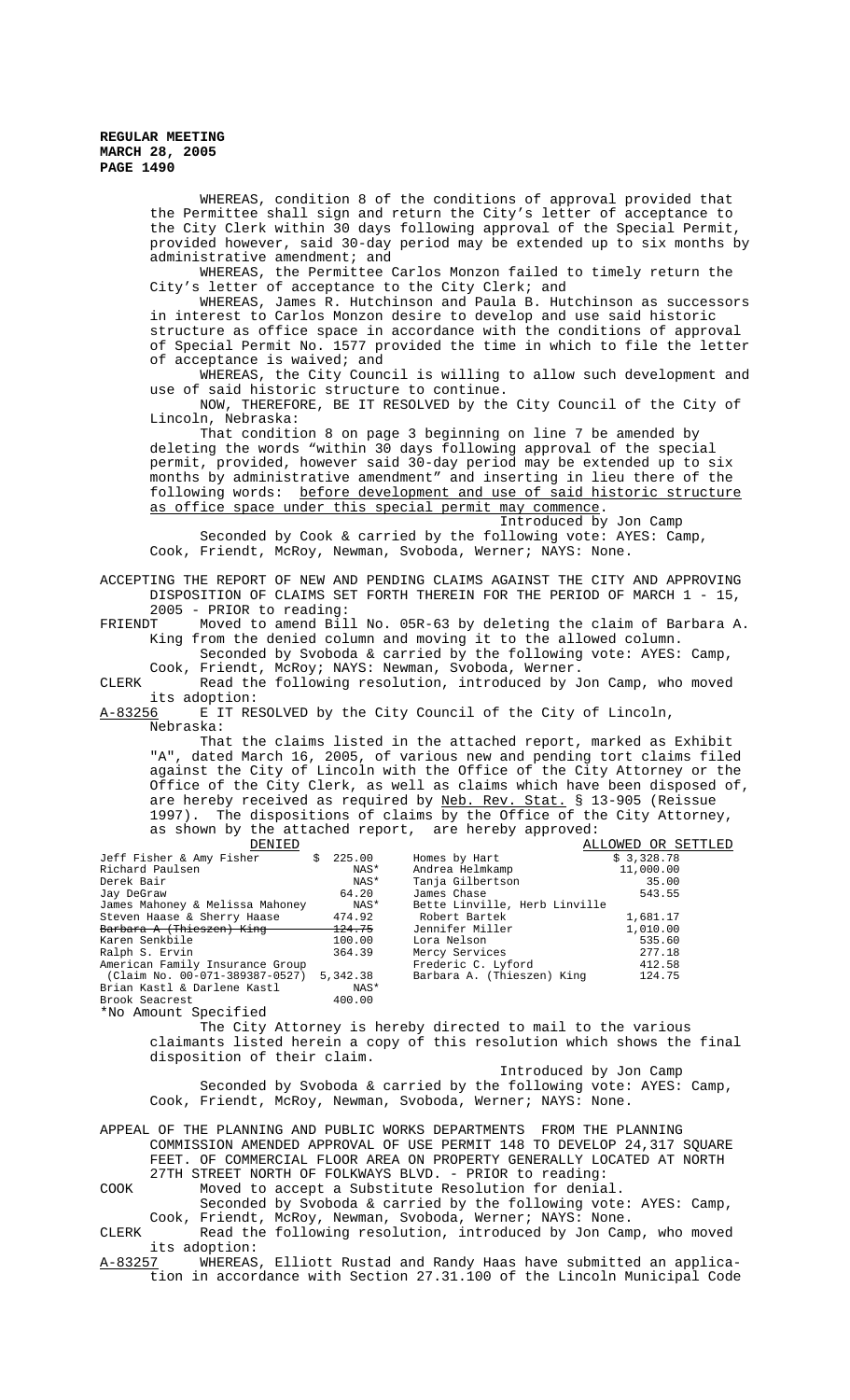designated as Use Permit No. 148 to develop 24,317 square feet of commercial floor area, including requested waivers to the required storm water detention, front yard setbacks, minimum use permit area, and the preliminary plat process on property generally located at N. 27th Street and north of Folkways Blvd., legally described to wit:

Lot 48 I.T., and Lot 1, Block 1, King Ridge 1st

Addition, Lincoln, Lancaster County, Nebraska; and WHEREAS, the Lincoln City-Lancaster County Planning Commission held a public hearing on March 2, 2005 and adopted Resolution No. PC-00906 which conditionally approved Use Permit No. 148; and

WHEREAS, the conditions of approval eliminated the staff recommendation that the site plan be revised to relinquish the right of direct vehicular access from Outlot A to N. 27th Street; and

WHEREAS, the Planning Department and the Public Works & Utilities Department have appealed the action of the Lincoln City-Lancaster County Planning Commission and are requesting that condition 2.C. be amended to read as follows: "Revisions to the satisfaction of the Public Works and Utilities Department memo dated December 30, 2004<del>, except paragraph 4,</del> "Access." in order to require the site plan to be revised to relinquish the right of direct vehicular access from Outlot A to N. 27th Street; and

WHEREAS, the public street system adjacent to the area included within the site plan for this construction of commercial buildings will not be adversely affected if direct vehicular access is allowed from Outlot A to N. 27th Street; and

WHEREAS, the final action of the Lincoln City - Lancaster County Planning Commission approving Use Permit No. 148 should be affirmed; and

WHEREAS, said site plan together with the terms and conditions as approved by the Planning Commission are consistent with the intent and purpose of Title 27 of the Lincoln Municipal Code to promote the public health, safety, and general welfare.

NOW, THEREFORE, BE IT RESOLVED by the City Council of the City of Lincoln, Nebraska:

Use Permit 148, approved by Planning Commission Resolution No. PC-00906 is hereby approved as adopted by the Planning Commission

Introduced by Jon Camp

Seconded by Svoboda & carried by the following vote: AYES: Camp, Cook, Friendt, McRoy, Newman, Svoboda, Werner; NAYS: None.

COMP. PLAN AMENDMENT 05001 - AMENDING THE 2025 LINCOLN CITY-LANCASTER COUNTY COMPREHENSIVE PLAN AND THE FUTURE LAND USE PLAN TO INCLUDE THE STEVENS CREEK WATERSHED MASTER PLAN AS A SUBAREA PLAN - PRIOR to reading:

FRIENDT Moved to amend the Comp Plan Amendment 05001 by revising the watershed planning map on figure Es-5 and Figure 10.1 to eliminate the future wastewater trunk sewer line from the map.

Seconded by Svoboda & carried by the following vote: AYES: Camp, Friendt, McRoy, Svoboda; NAYS: Cook, Newman, Werner.

CAMP Moved to amend the Comp Plan Amendment 05001 as follows: the future wastewater trunk sewer line is not to be built in or negatively impact the native prairie of the historic Stevens Creek Stock Farm. Seconded by Newman & carried by the following vote: AYES: Camp, Cook, Friendt, McRoy, Newman, Svoboda, Werner; NAYS: None.

CAMP Moved to amend Items 4 & 5 of the Comp Plan Amendment 05001 by #4 revising the Watershed Planning Map on Figure ES-5 and Figure 10.2 so the future trail is not built in the historic Stevens Creek Stock Farm and #5 to revise the notation on Figure 10.1 to read "Historic Area" instead of "Opportunity Area".

Seconded by Cook.

CAMP Withdrew said motion.<br>CLERK Read the following re

Read the following resolution, introduced by Jon Camp, who moved its adoption:<br>A-83258 WHEREAS

WHEREAS, the Planning Director has made application to amend the 2025 Lincoln/Lancaster County Comprehensive Plan to incorporate the Stevens Creek Watershed Master Plan as a subarea plan and to adjust the Future Land Use Plan accordingly; and

WHEREAS, the Lincoln City-Lancaster County Planning Commission has recommended amendments to the Stevens Creek Watershed Master Plan; and WHEREAS, the Lincoln City-Lancaster County Planning Commission has

recommended approval of said proposed amendment as amended. NOW, THEREFORE, BE IT RESOLVED by the City Council of the City of Lincoln, Nebraska:

That the 2025 Lincoln/Lancaster County Comprehensive Plan be amended as follows: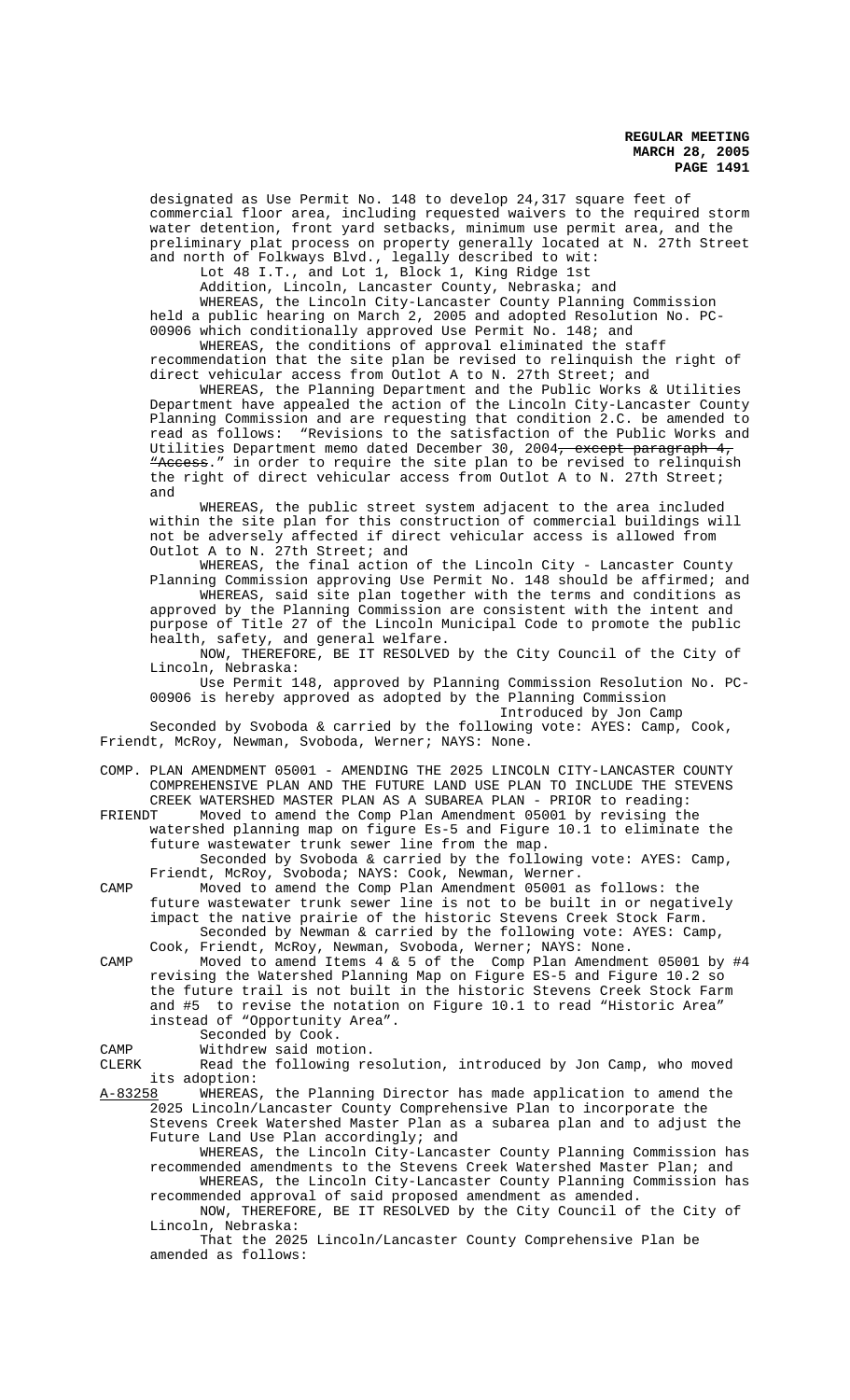- 1. Amend the "Lincoln/Lancaster County Land Use Plan" figure on pages F23 and F25 to adjust the designation of "Green Space" and "Agricultural Stream Corridor" to the 100 year floodprone area as shown on the attached map and to appropriately reclassify areas no longer in the floodplain.
- 2. Add the "Stevens Creek Watershed Master Plan, 2005" to the list of approved subarea plans on Page F156.
- 3. Add a new section to the end of the Watershed Management section on page F81 as follows: The following watershed studies are adopted in order to provide guidance to watershed management activities within the basin.
- Stevens Creek Watershed Study and Flood Management Plan, 1998 (for rural watershed)
- Beal Slough Stormwater Master Plan, May 2000
- Southeast Upper Salt Creek Watershed Master Plan, 2003
- Stevens Creek Watershed Master Plan, 2005

BE IT FURTHER RESOLVED that the Steven Creek Watershed Master Plan be amended as follows:<br>1. Revise the Execu

Revise the Executive Summary by adding a sentence to the end of the first paragraph on Page ES-8 as follows: Two alternative methods were generated to install BMPs in the watershed based on a range of approaches discussed with the Citizen Advisory Committee. The methods included 1) Regional Structural BMPs, and 2) Site-Specific Structural BMPs. Advantages and disadvantages for each method were evaluated, which included an analysis of cost and effectiveness. The evaluation is described in Section 6 of the Master Plan and resulted in selecting site-specific structural BMPs as the recommended alternative. This method provides a cost-effective approach to maintain the integrity of the natural streams, preserve water quality, and can be efficiently integrated in the City's current development standards. The Master Plan includes guidance for revisions to the City's design standards for site-specific BMPs, which would be applied consistently to all new developments. Section 7 of the Master Plan provides further details on how to integrate structural BMPs into new development sites. When revised design standards are drafted, all low cost options providing the same or greater water quality benefits should be considered and included as options for the developer.

 2. Revise Section 7, "Drainage Criteria Manual Review," to add a sentence to the first paragraph in 7.3, "Alternative Design Approaches," on page 7-19 as follows:

The design approach described above combines the water quantity (2-, 10-, and 100-year controls) requirements with the water quality component (structural BMP) into a single integrated facility. This integrated approach is one of many design concepts that can be employed to achieve the desired results. When revised design standards are drafted, all low cost options providing the same or greater water quality benefits should be considered and included as options for the developer. The following paragraphs included as options for the developer. provide other alterative design approaches that can be implemented to achieve the same overall goals and objectives.

3. Revise the Watershed Planning Map on figure ES-5 and Figure 10.1 so that the future wastewater trunk line, which is shown on the map as a reference for potential future infrastructure, is noted to be determined in the future in the vicinity of Stevens Creek Stock Farm, as shown on Attachment "A" attached hereto.

BE IT FURTHER RESOLVED that any other references in said plan which may be affected by the above-specified amendments be, and they hereby are amended to conform to such specific amendments.

Introduced by Jon Camp Seconded by McRoy & carried by the following vote: AYES: Camp, Cook, Friendt, McRoy, Newman, Svoboda, Werner; NAYS: None.

### **REPORTS OF CITY OFFICERS**

CLERK'S LETTER AND MAYOR'S APPROVAL OF ORDINANCES AND RESOLUTIONS PASSED BY COUNCIL ON MARCH 14, 2005 - CLERK presented said report which was placed on file in the Office of the City Clerk.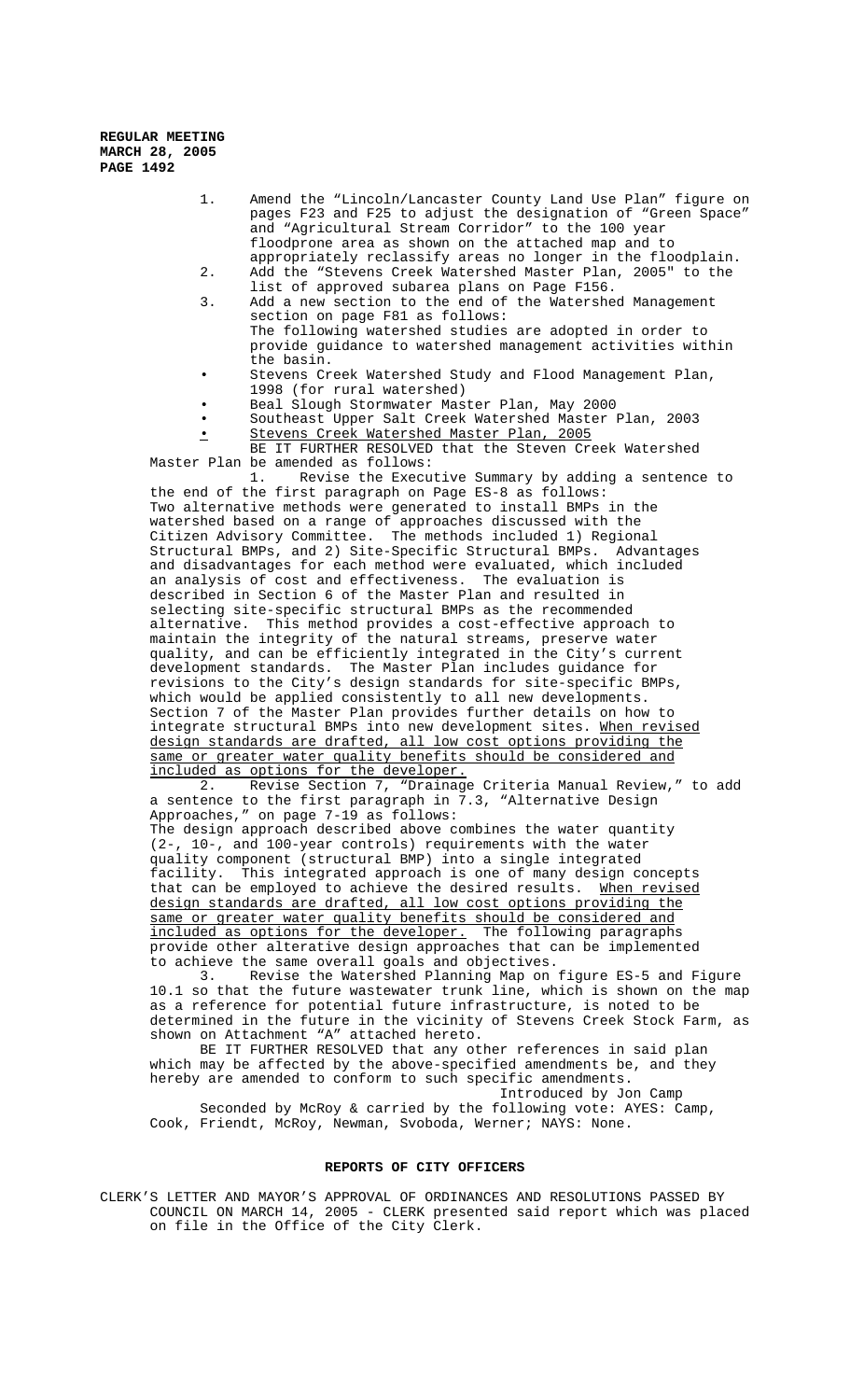APPROVING THE DISTRIBUTION OF FUNDS REPRESENTING INTEREST EARNINGS ON SHORT-TERM INVESTMENTS OF IDLE FUNDS DURING THE MONTH ENDED FEBRUARY 28, 2005 - CLERK read the following resolution, introduced by Jonathan Cook, who

moved its adoption:<br>A-83259 BE IT RESOLVE BE IT RESOLVED by the City Council of the City of Lincoln, Nebraska:

That during the month ended February 28, 2005, \$690,883.37 was earned from the investments of "IDLE FUNDS". The same is hereby distributed to the various funds on a pro-rata basis using the balance of each fund and allocating a portion of the interest on the ratio that such balance bears to the total of all fund balances.

Introduced by Jonathan Cook Seconded by Svoboda & carried by the following vote: AYES: Camp, Cook, Friendt, McRoy, Newman, Svoboda, Werner; NAYS: None.

LES SUMMARY OF FINANCIAL AND OPERATING STATEMENTS FOR THE PERIOD JANUARY 1, 2004 THROUGH DECEMBER 31, 2004 - CLERK presented said report which was placed on file in the Office of the City Clerk. **(3)**

## ORDINANCES - 1<sup>ST</sup> READING

- AMENDING SECTION 12.04.010 OF THE LINCOLN MUNICIPAL CODE RELATING TO THE PARK AND RECREATION ADVISORY BOARD MEMBERSHIP TO ALLOW GREATER FLEXIBILITY IN THE REQUIREMENTS FOR STUDENT APPOINTMENTS TO SERVE ON THE BOARD - CLERK read an ordinance, introduced by Jonathan Cook, amending Section 12.04.010 of the Lincoln Municipal Code relating to the Park and Recreation Advisory Board Membership to allow greater flexibility in the requirements for student appointments to serve on the Board; and repealing Section 12.04010 of the Lincoln Municipal Code as hitherto existing, the first time.
- AMENDING SECTION 17.30.050 OF THE LINCOLN MUNICIPAL CODE TO CORRECT AN ERRONEOUS REFERENCE TO SECTION 17.22.095 FOUND IN SUBSECTION (B) OF SECTION 17.30.050 TO CORRECTLY REFER TO SECTION 17.22.100 BECAUSE SECTION 17.22.095 WAS RENUMBERED SECTION 17.22.100 DURING THE LMC RECODIFICATION PROCESS - CLERK read an ordinance, introduced by Jonathan Cook, amending Section 17.30.050 of the Lincoln Municipal Code relating to Discontinuance of Water Service to correct an erroneous reference to Section 17.22.095 found in subsection (b) of Section 27.30.050 to correctly refer to Section 17.22.100; and repealing Section 17.30.050 of the Lincoln Municipal Code as hitherto existing, the first time.
- ANNEXATION 05001 AMENDING THE LINCOLN CORPORATE LIMITS MAP BY ANNEXING APPROXIMATELY 100.00 ACRES OF PROPERTY GENERALLY LOCATED AT NORTH 1ST STREET AND FLETCHER AVENUE. (IN CONNECTION W/05R-69, 05-34) - CLERK read an ordinance, introduced by Jonathan Cook, annexing and including the below described land as part of the City of Lincoln, Nebraska and amending the Corporate Limits Map attached to and made a part of Ordinance No. 18208, to reflect the extension of the corporate limits boundary of the City of Lincoln, Nebraska established and shown thereon, the first time.
- APPROVING THE 1ST AND FLETCHER CONDITIONAL ANNEXATION AND ZONING AGREEMENT BETWEEN THE CITY AND CARLTON PAINE & JUDITH PAINE, GLENN UMBERGER & LOIS UMBERGER, AND UMBERGER FARMS LTD., RELATING TO THE ANNEXATION OF APPROXIMATELY 100.69 ACRES, GENERALLY LOCATED SOUTHEAST OF NORTH 1ST STREET AND FLETCHER AVE. **(IN CONNECTION W/05-33, 05-34)** (ACTION DATE: 4/11/05) - CLERK read an ordinance, introduced by Jonathan Cook, that the agreement titled 1st and Fletcher Conditional Annexation and Zoning Agreement, which is attached hereto, marked as Attachment "A" and made a part hereof by reference, between the City of Lincoln and Carlton Paine and Judith Paine, Glenn Umberger and Lois Umberger, and Umberger Farms, Ltd., ("Owners", outlining certain conditions and understandings relating to the annexation of approximately 100.69 acres of property generally located southeast of North 1st Street and Fletcher Avenue, is approved, the first time.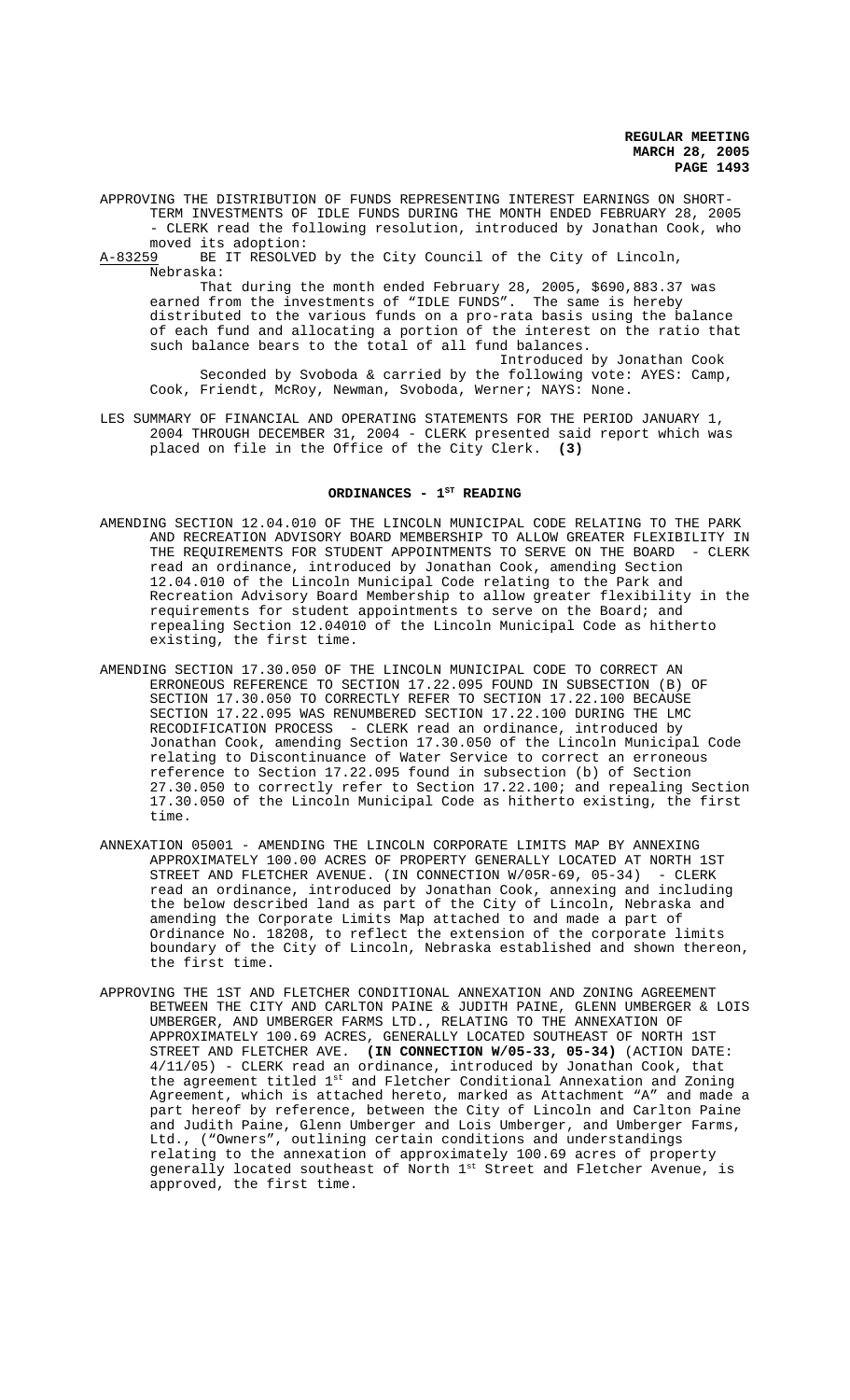- CHANGE OF ZONE 05002 APPLICATION OF LINDSEY MANAGEMENT COMPANY FOR A CHANGE OF ZONE FROM AG AGRICULTURAL DISTRICT TO R-3 RESIDENTIAL DISTRICT ON PROPERTY GENERALLY LOCATED AT HIGHWAY 34 AND FLETCHER AVENUE; DESIGNATING SAID PROPERTY AS A PLANNED UNIT DEVELOPMENT; AND FOR APPROVAL OF A DEVELOPMENT PLAN FOR 612 DWELLING UNITS, A CLUBHOUSE, PRIVATE GOLF COURSE AND 60,000 SQUARE FEET OF COMMERCIAL FLOOR AREA (OR 696 DWELLING UNITS IF THE COMMERCIAL USE IS DELETED) IN THE UNDERLYING R-3 RESIDENTIAL DISTRICT WITH A REQUESTED WAIVER OF THE REQUIRED PRELIMINARY PLAT PROCESS. (IN CONNECTION W/05R-69, 05-33) - CLERK read an ordinance, introduced by Jonathan Cook, amending the City of Lincoln Zoning District Maps attached to and made a part of Title 27 of the Lincoln Municipal Code, changing the boundaries of the districts established and shown on said City of Lincoln Zoning District Maps as provided in Section 27.05.020 of the Lincoln Municipal Code and approving the designation of the area hereinafter described as a planned unit development, the first time.
- CHANGE OF ZONE 05010 APPLICATION OF THOMPSON CREEK LLC FOR A CHANGE OF ZONE FROM R-3 RESIDENTIAL DISTRICT TO O-3 OFFICE PARK DISTRICT ON PROPERTY GENERALLY LOCATED AT SOUTH 56TH STREET AND THOMPSON CREEK BLVD. (IN CONNECTION - CLERK read an ordinance, introduced by Jonathan Cook, amending the Lincoln Zoning District Maps attached to and made a part of Title 27 of the Lincoln Municipal Code, as provided by Section 27.05.020 of the Lincoln Municipal Code, by changing the boundaries of the districts established and shown thereon, the first time.
- USE PERMIT 141A APPEAL OF THOMPSON CREEK LLC FROM THE PLANNING COMMISSION ACTION CONDITIONALLY APPROVING USE PERMIT NO. 141A ON PROPERTY GENERALLY LOCATED AT SOUTH 56TH STREET AND THOMPSON CREEK BLVD. SUBJECT TO THE REQUIREMENT THAT THE PAVEMENT IN SOUTH 57TH STREET BE 33 FEET WIDE AND THAT ANGLE PARKING BE PROVIDED ALONG SOUTH 57TH STREET, AND THAT A TRAFFIC STUDY BE PROVIDED. (IN CONNECTION W/05-35) (ACTION DATE: 4/11/05) - CLERK read an ordinance, introduced by Jonathan Cook, whereas, Thompson Creek, LLC has submitted an application in accordance with Section 27.27.080 of the Lincoln Municipal Code designated as Use Permit No. 141A to remove two lots (Lot 1, Block 2, and Lot 7, Block 1, Thompson Creek Addition) from the Thompson Creek Community Unit Plan and add them to the Thompson Creek Use Permit on property generally located at South 56th and Thompson Creek Blvd., the first time.
- CHANGE OF ZONE 05013 APPLICATION OF THE STATE OF NEBRASKA DEPARTMENT OF LABOR FOR A CHANGE OF ZONE FROM O-1 OFFICE DISTRICT TO P PUBLIC USE DISTRICT, ON PROPERTY GENERALLY LOCATED AT 16TH AND K STREETS - CLERK read an ordinance, introduced by Jonathan Cook, amending the Lincoln Zoning District Maps attached to and made a part of Title 27 of the Lincoln Municipal Code, as provided by Section 27.05.020 of the Lincoln Municipal Code, by changing the boundaries of the districts established and shown thereon, the first time.
- CHANGE OF ZONE 05014 APPLICATION OF THE NEAR SOUTH NEIGHBORHOOD ASSOCIATION FOR A CHANGE OF ZONE FROM R-7, R-6, R-5 AND R-4 RESIDENTIAL DISTRICT TO R-2 RESIDENTIAL DISTRICT AND P PUBLIC USE DISTRICT ON PROPERTY GENERALLY LOCATED BETWEEN A AND SOUTH STREETS, 13TH TO 27TH STREETS; F AND A STREETS, 18TH TO 19TH STREETS; AND F AND A STREETS, 20TH TO 27TH STREETS - CLERK read an ordinance, introduced by Jonathan Cook, amending the Lincoln Zoning District Maps attached to and made a part of Title 27 of the Lincoln Municipal Code as provided by Section 27.05.020 of the Lincoln Municipal Code, by changing the boundaries of the districts established and shown thereon, the first time.
- CHANGE OF ZONE 05017 APPLICATION OF BOYCE CONSTRUCTION FOR A CHANGE OF ZONE FROM I-1 INDUSTRIAL DISTRICT TO R-4 RESIDENTIAL DISTRICT AND H-3 HIGHWAY COMMERCIAL DISTRICT ON PROPERTY GENERALLY LOCATED SOUTHWEST OF NORTH 26TH STREET AND OLD DAIRY ROAD - CLERK read an ordinance, introduced by Jonathan Cook, amending the Lincoln Zoning District Maps attached to and made a part of Title 27 of the Lincoln Municipal Code, as provided by Section 27.05.020 of the Lincoln Municipal Code, by changing the boundaries of the districts established and shown thereon, the first time.